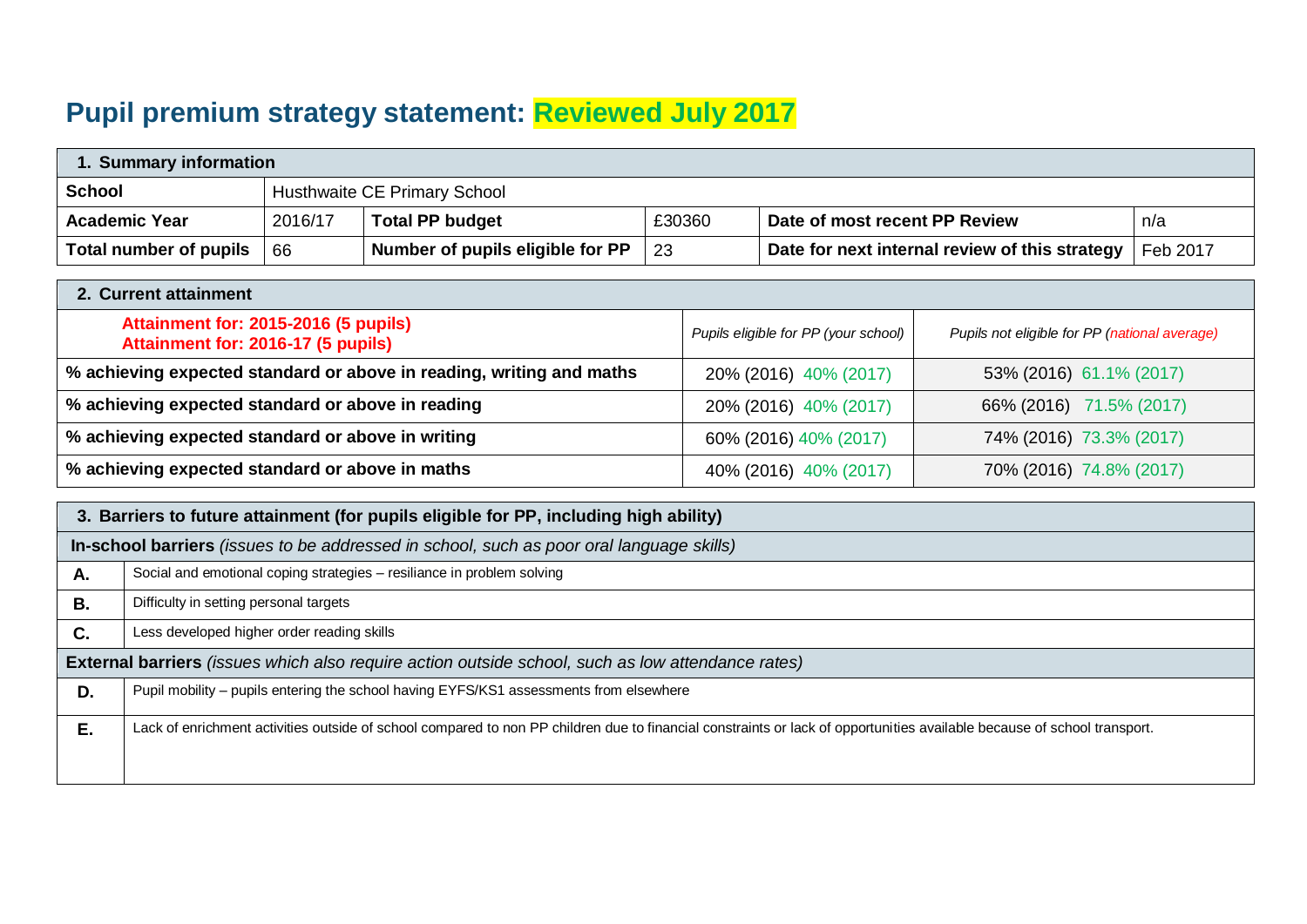| F.        | Support needed with home structures e.g. homework timetable                                                                                                    |                                                                                                                                                                                                                                                                                                                                                                       |
|-----------|----------------------------------------------------------------------------------------------------------------------------------------------------------------|-----------------------------------------------------------------------------------------------------------------------------------------------------------------------------------------------------------------------------------------------------------------------------------------------------------------------------------------------------------------------|
|           | 4. Desired outcomes                                                                                                                                            |                                                                                                                                                                                                                                                                                                                                                                       |
|           | Desired outcomes and how they will be measured                                                                                                                 | Success criteria                                                                                                                                                                                                                                                                                                                                                      |
| А.        | Children are able to talk about their feelings in a controlled way and acknowledge problems can be<br>solved.                                                  | Children understand that friends may have different opionions to<br>themselves<br>Children have less fall-outs and can aticulte points of view<br>Children need less support in class time to resolve friendship issues<br>following on from playtimes<br>Children develop greater resilience / problem solving skills<br>Children have developed resiliance          |
| <b>B.</b> | Children make expected or better attainment and talk with enthusiasm about their academic future.                                                              | Children talk about their future with enthusiasm<br>Children talk about academic targets which they have had an imput into<br>Children set/attempt challenging targets<br>Children speak ambitiously about heir future at Secondary school and<br>work.<br>Children talk about the 'growth mind-set' culture                                                          |
| C.        | PP children's reading improves in line with non-pp children                                                                                                    | PP children make better progress in reading so that their writing is<br>influenced by this<br>PP children can achieve well in spelling<br>Children enjoy reading and can talk enthusiastically about a book they<br>are enjoying<br>PP children achieve in line with non-PP children.                                                                                 |
| D.        | Pupils who enter the school during KS2 make good progress from their starting points<br>Improved outcomes for all pupils in receipt of PP in Maths and English | Children starting school at a different entry point are quickly assessed<br>(and previous school records accessed) so that progress is sustained<br>Accurate assessments are used to set targets - reading, writing, maths<br>Progress against 'baseline' is measured<br>Children work within age related expectations<br>Children develop good growth mindset skills |
| Ε.        | Funding places for PP children in extra-curricular clubs and activities and trips, providing necessary<br>equipment such as PE kits.                           | Giving PP children the opportunity to access activities and identify any<br>potential barriers e.g. lunchtime clubs available to all including bus<br>children, spare sports kit kept in school, signposting to funding streams                                                                                                                                       |
| F.        | Pupils are settled coming into school with the right equipment ready to learn                                                                                  | Children are clear about the timetable and equipment needed<br>School can provide 'spares' so that children without equipment do not<br>miss out<br>School communicates regularly with parents so that families know what<br>is happening in school<br>Attendance is in line with peers.                                                                              |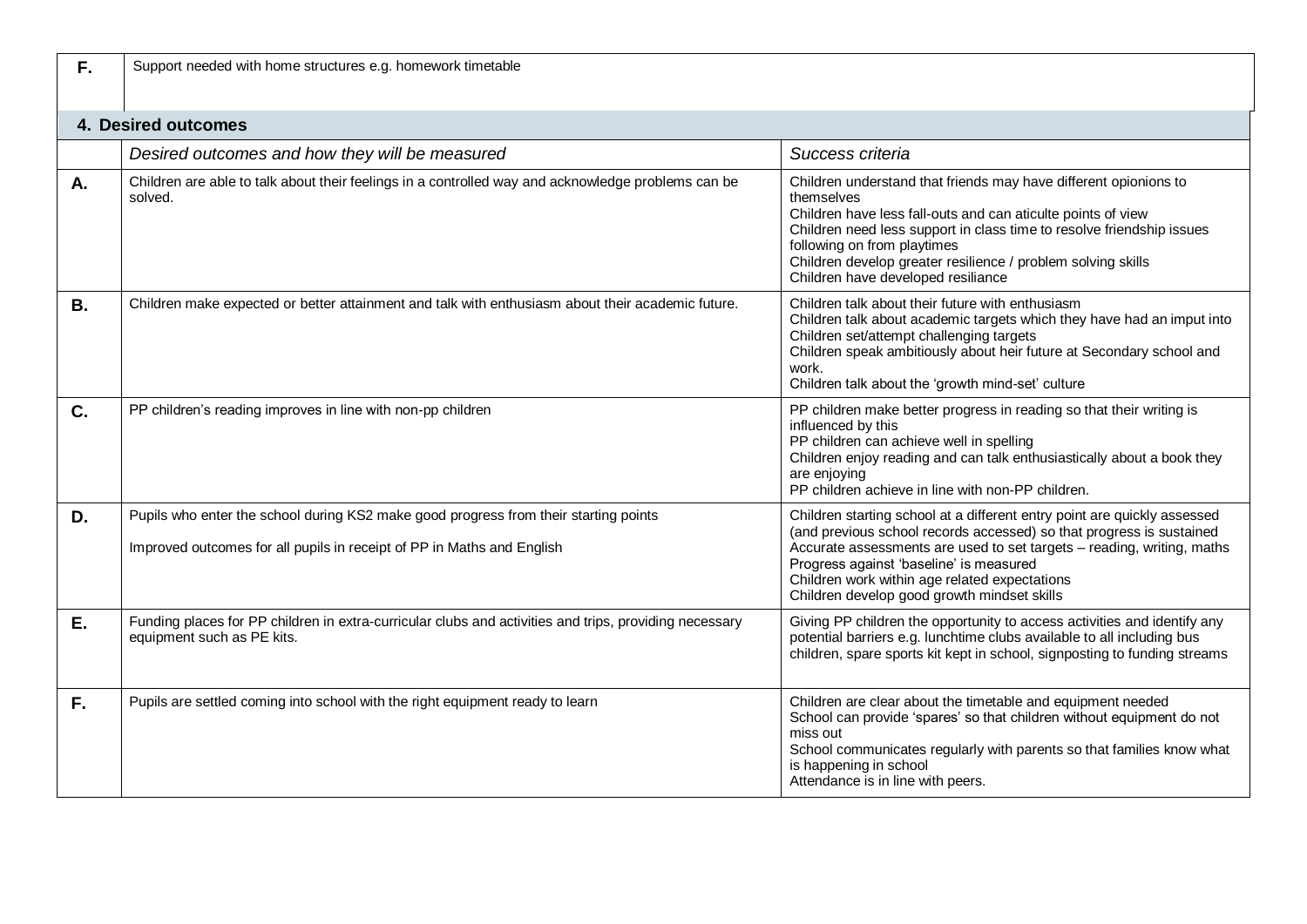| 5. Planned expenditure                                                                                                 |                                                                                                                                                                                                                                                                                                                                                                                                                                                                                                                                                                                                                          |                                                                                                                                                                                                                                                  |                                                                                                                                                                                                                                                                                                                                                               |                                               |                                                                                                                                                                                                                                                                                                                                                                                                                                                                                                                                                                                                                                             |  |
|------------------------------------------------------------------------------------------------------------------------|--------------------------------------------------------------------------------------------------------------------------------------------------------------------------------------------------------------------------------------------------------------------------------------------------------------------------------------------------------------------------------------------------------------------------------------------------------------------------------------------------------------------------------------------------------------------------------------------------------------------------|--------------------------------------------------------------------------------------------------------------------------------------------------------------------------------------------------------------------------------------------------|---------------------------------------------------------------------------------------------------------------------------------------------------------------------------------------------------------------------------------------------------------------------------------------------------------------------------------------------------------------|-----------------------------------------------|---------------------------------------------------------------------------------------------------------------------------------------------------------------------------------------------------------------------------------------------------------------------------------------------------------------------------------------------------------------------------------------------------------------------------------------------------------------------------------------------------------------------------------------------------------------------------------------------------------------------------------------------|--|
| Academic year                                                                                                          | 2016/17                                                                                                                                                                                                                                                                                                                                                                                                                                                                                                                                                                                                                  |                                                                                                                                                                                                                                                  |                                                                                                                                                                                                                                                                                                                                                               |                                               |                                                                                                                                                                                                                                                                                                                                                                                                                                                                                                                                                                                                                                             |  |
|                                                                                                                        | support and support whole school strategies.                                                                                                                                                                                                                                                                                                                                                                                                                                                                                                                                                                             | The three headings below enable schools to demonstrate how they are using the pupil premium to improve classroom pedagogy, provide targeted                                                                                                      |                                                                                                                                                                                                                                                                                                                                                               |                                               |                                                                                                                                                                                                                                                                                                                                                                                                                                                                                                                                                                                                                                             |  |
| i. Quality of teaching for all                                                                                         |                                                                                                                                                                                                                                                                                                                                                                                                                                                                                                                                                                                                                          |                                                                                                                                                                                                                                                  |                                                                                                                                                                                                                                                                                                                                                               |                                               |                                                                                                                                                                                                                                                                                                                                                                                                                                                                                                                                                                                                                                             |  |
| <b>Desired outcome</b>                                                                                                 | Chosen action /<br>approach                                                                                                                                                                                                                                                                                                                                                                                                                                                                                                                                                                                              | What is the evidence and rationale<br>for this choice?                                                                                                                                                                                           | How will you ensure it is<br>implemented well?                                                                                                                                                                                                                                                                                                                | <b>Staff lead</b>                             | When will you<br>review<br>implementation?<br><b>Impact</b>                                                                                                                                                                                                                                                                                                                                                                                                                                                                                                                                                                                 |  |
| Children are able to talk<br>about their feelings in a<br>controlled way and<br>acknowledge problems<br>can be solved. | <b>PHSE</b> lessons/reflection<br>times are regular $-$ in place<br>Class ethos is agreed on<br>and classroom<br>rules/agreements are<br>developed - in place<br><b>Classroom</b> ethos<br>developed which allows all<br>children feel safe to talk<br>about their feelings - in<br>place<br>Pastoral staff meeting held<br>weekly to ensure teaching<br>staff are aware of children<br>- learning mentor log<br>Learning mentor time<br>made available for those<br>children who need it -<br>learning mentor records<br>TA support in lessons $-$ in<br>place<br>EP referral where<br>necessary - package<br>purchased | Reflection time allows a child to share<br>anything on their mind and seek support or<br>advice from children and adults in the room.<br>This will mean the teacher is aware of<br>concerns early on before they become a<br>catalyst for anger. | I will speak with the children to see<br>that they feel they can talk about their<br>feelings in class<br>Drop ins to lessons will show the<br>class ethos<br>Learning mentor records will show a<br>log of activities and impact<br>Use of staff meetings and inset days<br>to deliver training e.g. trauma and<br>attachment - January 2017<br>AFA training | HT<br>Class<br>teachers<br>Learning<br>Mentor | <b>July 2017</b><br>PSHCE lessons in<br>place in all classes.<br>Reflection areas are<br>used as a way of<br>deepening thinking<br>skills. Staff report<br>that children are<br>interacting well with<br>each other and there<br>have been less<br>playtime incidents.<br>Learning mentor<br>records show the<br>number of children<br>who have had<br>support this year and<br>the impact of<br>interventions. There<br>have been no<br>exclusions this<br>academic year.<br><b>Pupil conversations</b><br>show better<br>articulation of action<br>and impact. This had<br>been seen by the LA<br>advisor June 17<br>£1000 EP<br>£3000 LM |  |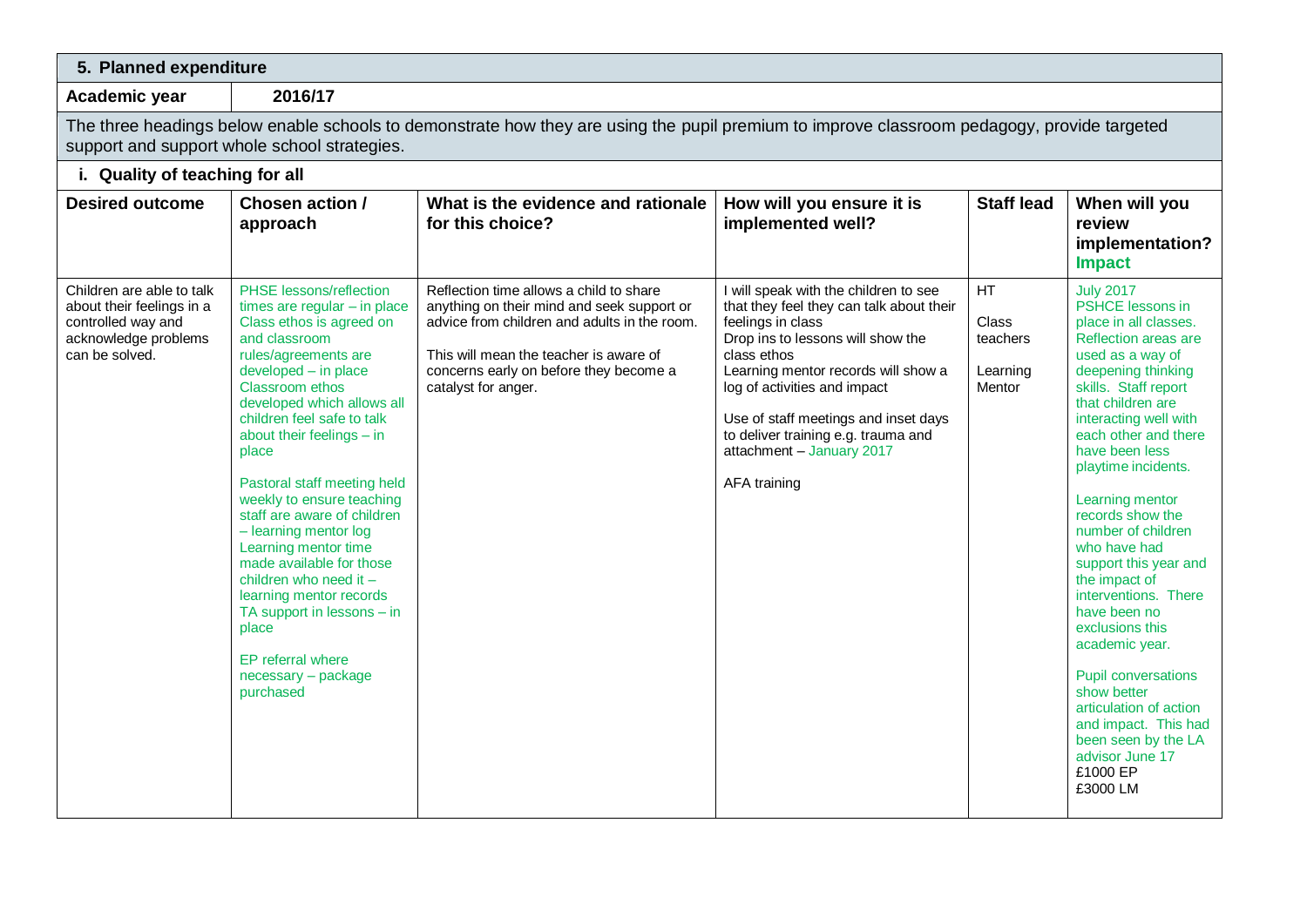| Children make expected<br>or better attainment and<br>talk with enthusiasm<br>about their academic<br>future. | Pupil progress meetings<br>half termly will inform how<br>the children are achieving.<br>Children are aware of their<br>targets and next steps<br>(books)<br>Children are able to<br>articulate why they are<br>working on the target they<br>are and how it will help<br>them in the future (pupil)<br>conversations) | Children who are not on track to meet their<br>end of year target will gain support from<br>intervention. Intervention support plans<br>embedded in school. Planning highlights<br>children and activities to ensure progress. | Pupil conversations will demonstrate<br>how children articulate<br>targets/progress and ambition<br>AFA tracking<br>In school tracking shows that this had<br>a much greater impact in reading<br>maths than maths this year though<br>progress over all has improved on<br>previous years. Arithmetic / basic<br>skills in maths have been greatly<br>enhanced but further work needs to<br>be done on problem solving as well<br>as spelling, and higher level<br>reading/writing skills.<br>Gap between PP and non-PP pupils<br>still evident | HT<br><b>Class</b><br>teachers | <b>July 2017</b><br><b>Pupil conversations</b><br>held in June 2017<br>showed that pupils<br>were confident when<br>talking about their<br>learning and<br>challenge areas - LA<br>advisor report<br>Positive feedback<br>from pupils about<br>enrichment work $-$<br>practical maths and<br>Inspiration maths<br>week.<br>Reading 82.4% Ex+<br>Writing 84.2% Ex+<br>Maths 76.5% Ex+<br>GPS 82.4% Ex+<br><b>RWM 70.6% Ex+</b><br>PP RWM 40%Ex+<br>£1000 tracking |
|---------------------------------------------------------------------------------------------------------------|------------------------------------------------------------------------------------------------------------------------------------------------------------------------------------------------------------------------------------------------------------------------------------------------------------------------|--------------------------------------------------------------------------------------------------------------------------------------------------------------------------------------------------------------------------------|--------------------------------------------------------------------------------------------------------------------------------------------------------------------------------------------------------------------------------------------------------------------------------------------------------------------------------------------------------------------------------------------------------------------------------------------------------------------------------------------------------------------------------------------------|--------------------------------|------------------------------------------------------------------------------------------------------------------------------------------------------------------------------------------------------------------------------------------------------------------------------------------------------------------------------------------------------------------------------------------------------------------------------------------------------------------|
|---------------------------------------------------------------------------------------------------------------|------------------------------------------------------------------------------------------------------------------------------------------------------------------------------------------------------------------------------------------------------------------------------------------------------------------------|--------------------------------------------------------------------------------------------------------------------------------------------------------------------------------------------------------------------------------|--------------------------------------------------------------------------------------------------------------------------------------------------------------------------------------------------------------------------------------------------------------------------------------------------------------------------------------------------------------------------------------------------------------------------------------------------------------------------------------------------------------------------------------------------|--------------------------------|------------------------------------------------------------------------------------------------------------------------------------------------------------------------------------------------------------------------------------------------------------------------------------------------------------------------------------------------------------------------------------------------------------------------------------------------------------------|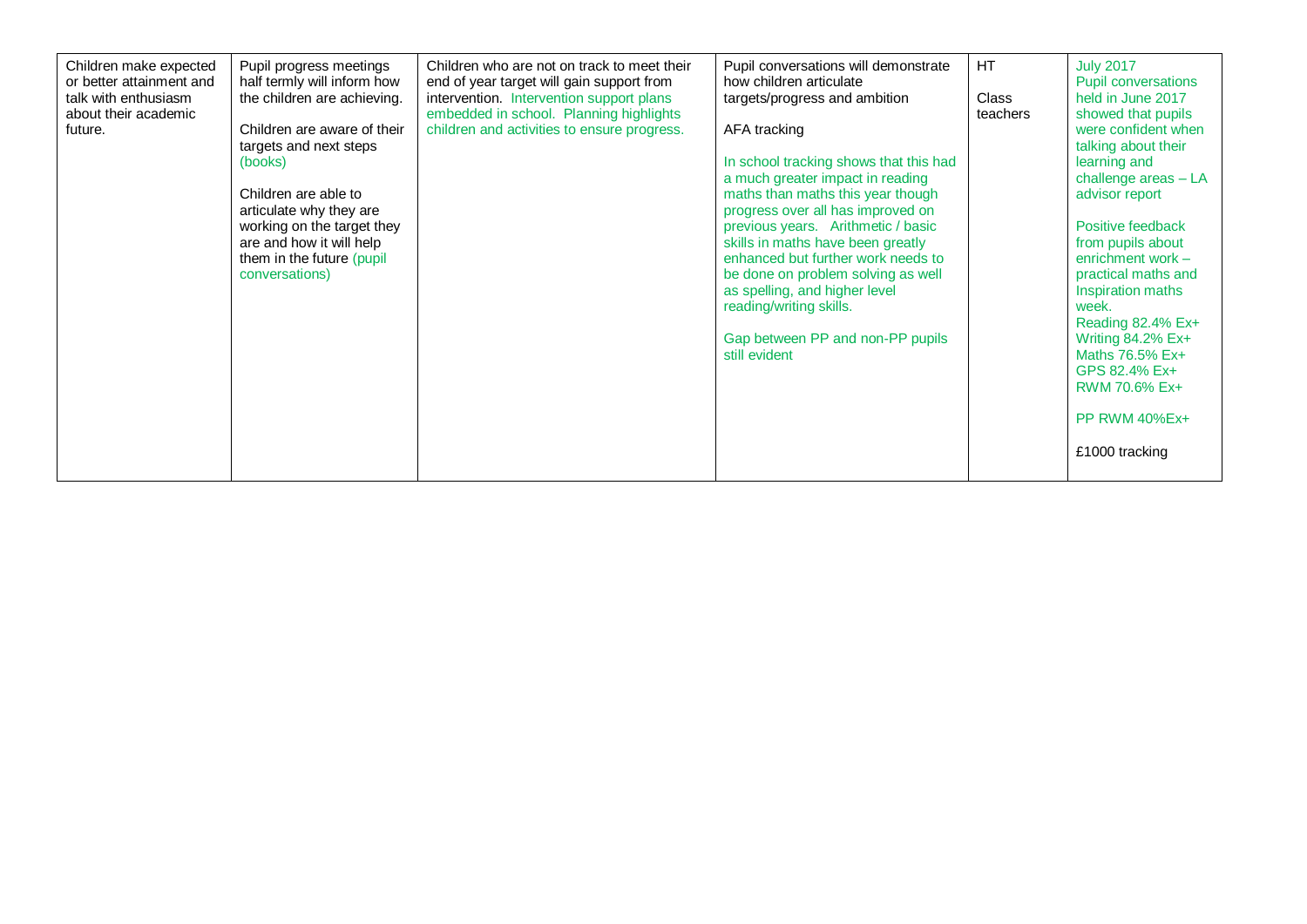| PP children's reading<br>improves in line with<br>non-pp children            | Identified children will<br>receive extra 1:1 reading -<br>active literacy / rapid read<br>Phonics will be addressed<br>in pupil progress meetings<br>if it is a barrier to progress<br>in reading. Moving from<br>phonics into accurate<br>spelling needs to be a<br>focus for future work Y2-6<br>Books will be celebrated<br>and enjoyed in school -<br>celebration assembly focus<br>Reading display in hall<br>reinforces home reading.<br>The introduction of 'real'<br>books rather than scheme<br>book at KS2 has been<br>welcomed - pupil<br>conversations | When children read daily their reading<br>improves. Any areas of difficulty can be<br>addressed (phonics) and quickly recapped.<br>Assessment outcomes will be accurate and<br>swiftly addressed.<br>Phonics will be encouraged as a strategy to<br>reading in the classroom when necessary.<br>Books will be on display in the classrooms<br>and work on the walls will show the children's<br>interest in books. | Pupil progress meetings will review<br>interventions given and progress<br>made.<br>Classroom environments will reflect<br>the focus on reading - areas, displays<br>The children will be able to talk to me<br>about books they are reading.<br>Enjoyment in books and reading has<br>been noted this year and this is a<br>strength. Analysis of this year's<br>achievements show that<br>understanding the meaning of words /<br>vocabulary needs to be a focus in<br>2017/18 along with spelling. |                            | <b>July 2017</b><br>Progress scores of<br>the cohort in Reading<br>were $+2.86$<br>(average) and +0.83<br>(average) in writing.<br><b>Question level</b><br>analysis shows that<br>pupil were less<br>confident with<br>understanding the<br>meaning of words<br>and vocabulary skills.<br>This needs to be a<br>focus through<br>2017/18<br>The gap between PP<br>and non-PP children<br>was greater in<br>reading (-1.67) than<br>in writing (-0.86) and<br>maths (-0.43). |  |  |  |
|------------------------------------------------------------------------------|---------------------------------------------------------------------------------------------------------------------------------------------------------------------------------------------------------------------------------------------------------------------------------------------------------------------------------------------------------------------------------------------------------------------------------------------------------------------------------------------------------------------------------------------------------------------|--------------------------------------------------------------------------------------------------------------------------------------------------------------------------------------------------------------------------------------------------------------------------------------------------------------------------------------------------------------------------------------------------------------------|-------------------------------------------------------------------------------------------------------------------------------------------------------------------------------------------------------------------------------------------------------------------------------------------------------------------------------------------------------------------------------------------------------------------------------------------------------------------------------------------------------|----------------------------|------------------------------------------------------------------------------------------------------------------------------------------------------------------------------------------------------------------------------------------------------------------------------------------------------------------------------------------------------------------------------------------------------------------------------------------------------------------------------|--|--|--|
| Improved outcomes for<br>all pupils in receipt of PP<br>in Maths and English | Provision of high quality<br>teaching and consistently<br>high standards through<br>effective monitoring and<br>best practice. Effective<br>deployment of staff.<br>Strategies to accelerate the<br>progress of targeted<br>groups i.e.: pre-teach /<br>growth mind-set work -<br>intervention timetables in<br>place in all classes<br>Staff training on improving<br>marking and feedback.                                                                                                                                                                        | Investing some PP in longer term change<br>which will help all children. An effective way<br>to improve attainment is using high quality<br>feedback. This is a suitable approach which<br>can be embedded throughout school.                                                                                                                                                                                      | Use of staff meetings & inset days to<br>deliver training.<br>Thorough monitoring through work<br>scrutiny, pupil interview & tracking<br>data.                                                                                                                                                                                                                                                                                                                                                       | HT                         | <b>July 2017</b><br>Pupil progress in<br>books was evident<br>through school<br>monitoring by the LA<br>and governors. This<br>was a strength in<br>numeracy and literacy<br>books and now needs<br>to be a focus of the<br>wider curriculum.<br>£17850 TA hours<br>£4000 staff<br>development inc AFA<br>£26850                                                                                                                                                             |  |  |  |
|                                                                              |                                                                                                                                                                                                                                                                                                                                                                                                                                                                                                                                                                     |                                                                                                                                                                                                                                                                                                                                                                                                                    |                                                                                                                                                                                                                                                                                                                                                                                                                                                                                                       | <b>Total budgeted cost</b> |                                                                                                                                                                                                                                                                                                                                                                                                                                                                              |  |  |  |
|                                                                              | ii. Targeted support                                                                                                                                                                                                                                                                                                                                                                                                                                                                                                                                                |                                                                                                                                                                                                                                                                                                                                                                                                                    |                                                                                                                                                                                                                                                                                                                                                                                                                                                                                                       |                            |                                                                                                                                                                                                                                                                                                                                                                                                                                                                              |  |  |  |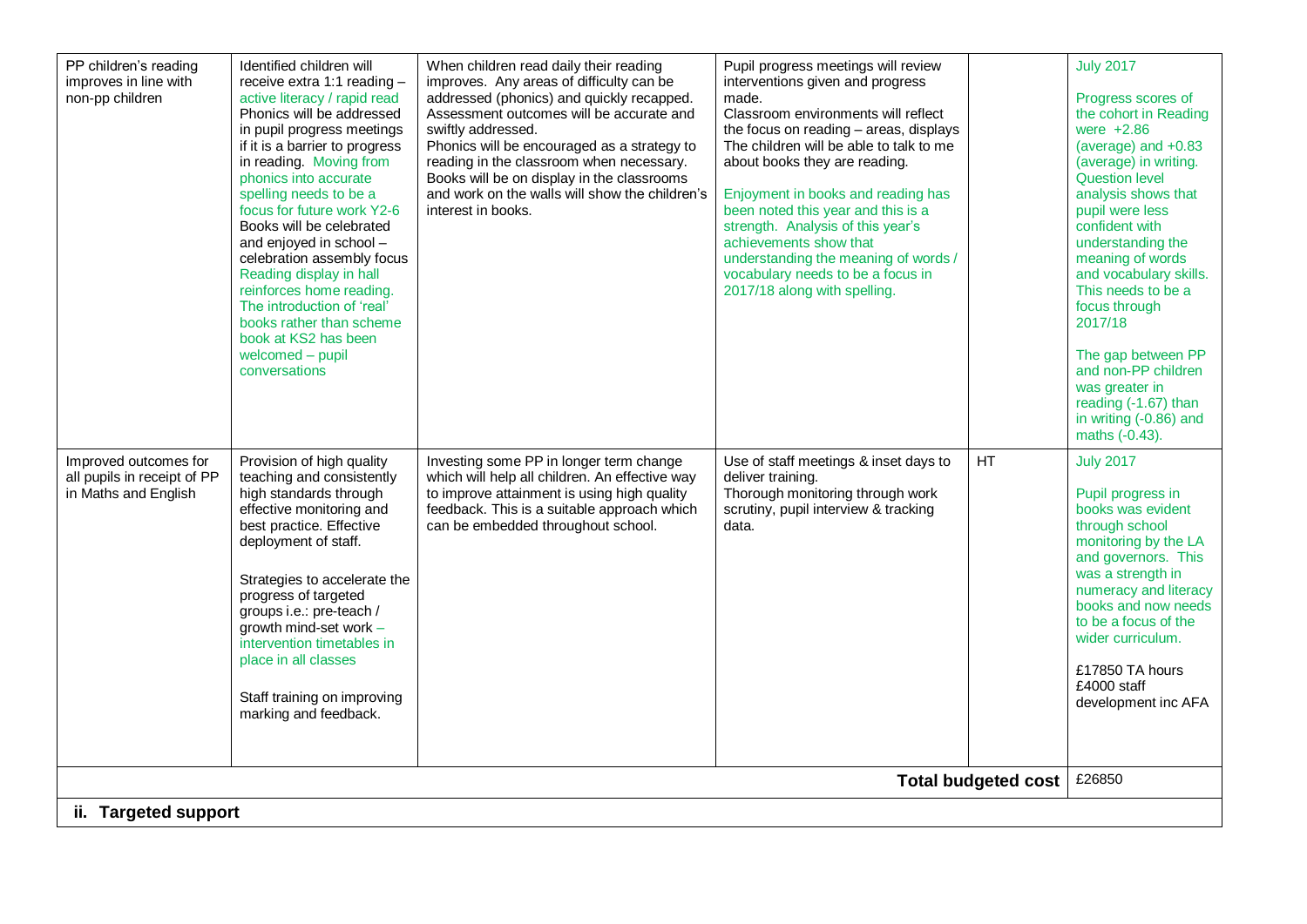| <b>Desired outcome</b>                                                                                                 | <b>Chosen</b><br>action/approach                                                                                                                                                                                                                                               | What is the evidence and rationale<br>for this choice?                                                                                                                                                                                                                                                                                                                                                                                                                                                                                                                                                                                                                                                                                                                                                         |       | How will you ensure it is<br>implemented well?                                                   | <b>Staff lead</b>                                 |                                                                                                                                                                                                             | When will you<br>review<br>implementation?     |
|------------------------------------------------------------------------------------------------------------------------|--------------------------------------------------------------------------------------------------------------------------------------------------------------------------------------------------------------------------------------------------------------------------------|----------------------------------------------------------------------------------------------------------------------------------------------------------------------------------------------------------------------------------------------------------------------------------------------------------------------------------------------------------------------------------------------------------------------------------------------------------------------------------------------------------------------------------------------------------------------------------------------------------------------------------------------------------------------------------------------------------------------------------------------------------------------------------------------------------------|-------|--------------------------------------------------------------------------------------------------|---------------------------------------------------|-------------------------------------------------------------------------------------------------------------------------------------------------------------------------------------------------------------|------------------------------------------------|
| Children are able to talk<br>about their feelings in a<br>controlled way and<br>acknowledge problems<br>can be solved. | Some PP children will<br>attend Learning Mentor<br>sessions - focussed works<br>Learning mentor records                                                                                                                                                                        | Children open up and learn strategies to<br>cope with unhappy feelings. They find<br>solutions to problems or friendship issues<br>and then they can then become more<br>engaged in school work.                                                                                                                                                                                                                                                                                                                                                                                                                                                                                                                                                                                                               | area. | Intervention notes will show the<br>children who need support in this<br>Learning mentor records | <b>JD</b>                                         | <b>July 2017</b><br>Leaning mentor<br>records show<br>interventions and<br>impact during<br>sessions. Through<br>2017/18 linking with<br>class teacher and<br>impact in the<br>classroom will be a<br>focus |                                                |
| PP children's reading<br>improves in line with<br>non-pp children $-$ gap<br>lessened                                  | Reading focus to ensure<br>that target children receive<br>extra reading sessions and<br>quality comprehension<br>work around the book in a<br>positive way.<br>The curriculum will allow<br>for more boy friendly books<br>to be incorporated at whole<br>school/class level. | GG<br>When children read daily they gain in<br>The books used in class will be of<br>confidence. That 10-15 minutes of chatting<br>more interest to boys - super heroes,<br>about the book and linking the story to<br>action etc.<br>something they have experienced helps<br>Children will have better access to<br>them to remember in long term memory what<br>reading resources within the<br>they have learned.<br>classroom and will access these as<br>This time makes them feel valued.<br>part of the guided reading work.<br>This time makes them see that books are<br>Boys will begin to enjoy reading as a<br>positive and enjoyed.<br>The boys who do not like reading will be<br>past time and not just when asked.<br>more inspired in class with book more<br>appropriate to their interest. |       |                                                                                                  | <b>July 2017</b><br>Male 109.4<br>PP 99.4<br>2017 | Impact on all but<br>group specific needs<br>to be further focus<br><b>Female 107.0</b><br>KS2 guided reading<br>books review Autumn                                                                        |                                                |
| <b>Total budgeted cost</b>                                                                                             |                                                                                                                                                                                                                                                                                |                                                                                                                                                                                                                                                                                                                                                                                                                                                                                                                                                                                                                                                                                                                                                                                                                |       |                                                                                                  | £1000                                             |                                                                                                                                                                                                             |                                                |
|                                                                                                                        | III. Other approaches                                                                                                                                                                                                                                                          |                                                                                                                                                                                                                                                                                                                                                                                                                                                                                                                                                                                                                                                                                                                                                                                                                |       |                                                                                                  |                                                   |                                                                                                                                                                                                             |                                                |
| <b>Desired</b><br>outcome                                                                                              | <b>Chosen action/approach</b>                                                                                                                                                                                                                                                  | What is the evidence and rationale<br>for this choice?                                                                                                                                                                                                                                                                                                                                                                                                                                                                                                                                                                                                                                                                                                                                                         |       | How will you ensure it is<br>implemented well?                                                   | <b>Staff lead</b>                                 |                                                                                                                                                                                                             | When will<br>you review<br>implement<br>ation? |